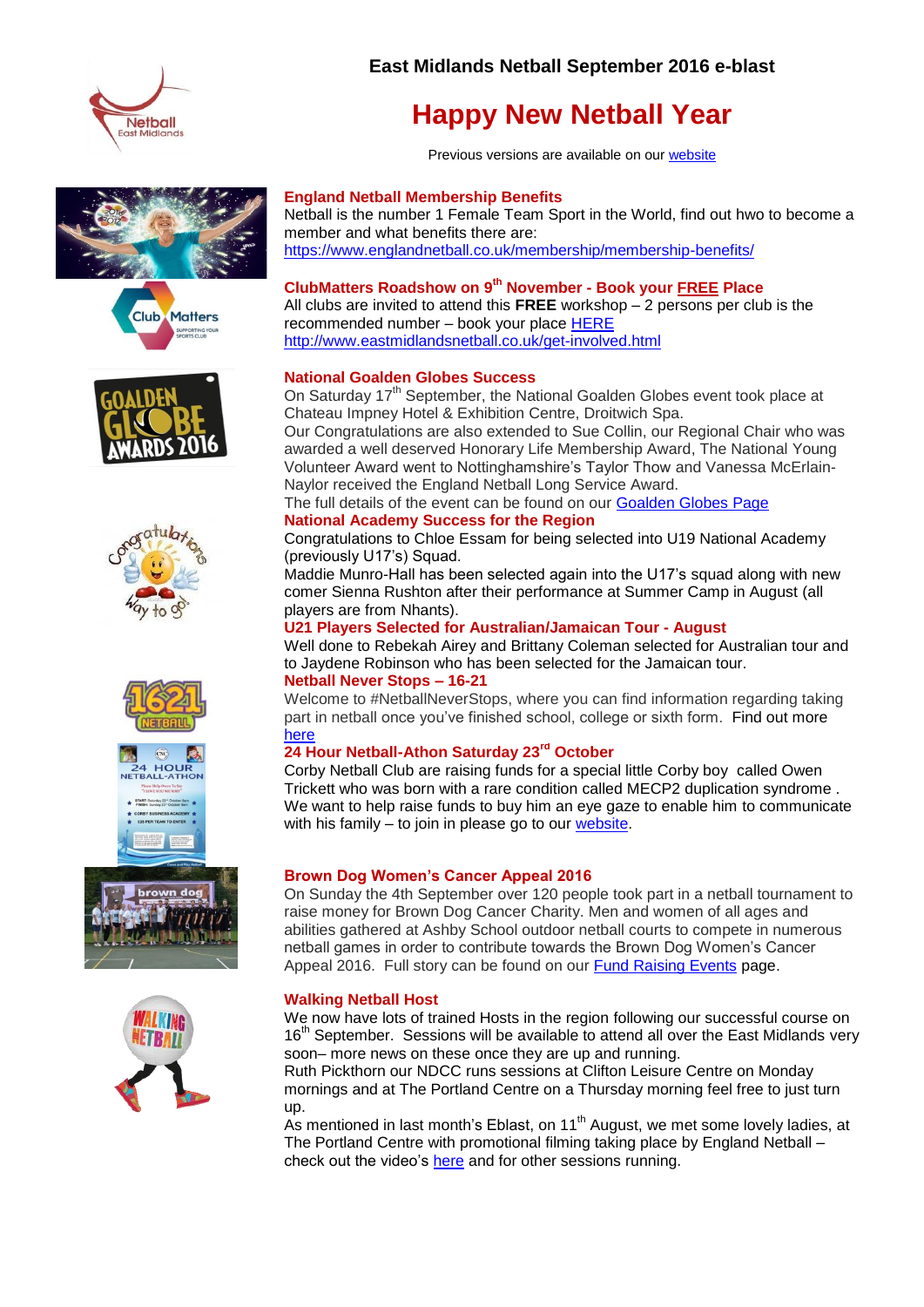

















#### **Pass on Your Passion – Age range 12 to 25**

Do you have young volunteers at your club who would like to be rewarded for their hard work? Pass on Your Passion is for them: details are on the England Netball Website [https://www.englandnetball.co.uk/make-the-game/volunteers/pass-on](https://www.englandnetball.co.uk/make-the-game/volunteers/pass-on-your-passion/)[your-passion/](https://www.englandnetball.co.uk/make-the-game/volunteers/pass-on-your-passion/) or contact your local Netball Development Officer (see staff contacts below).

## **Level 2 Coaches Required – various clubs/schools**

Want to do more coaching, check out [our Vacancies Page](http://www.eastmidlandsnetball.co.uk/current-vacancies.html) there are several clubs/schools looking out for coaches.

#### **UKCC Level 1 Courses**

**Date**: 5th and 26th November 2016 **Venue**: Pitsford Centre, Moulton College, **FULLY BOOKED**

**Date**: 29th January and 18th February 2017 **Venue**:University of Derby, Sports Centre,Kedleston Road, Derby, DE22 1GB

**Date**: 19th February and 19th March 2017 **Venue**:Welbeck College,Forest Road, Woodhouse, Loughborough, LE12 8WD

Cost for the above courses:£150 Affiliated Members, £180 non-affiliated members Please see our **Level 1 Coaching Page** for full details on how to book on **LOUGHBOROUGH LIGHTNING TRAINING ACADEMY TRIAL DATES FOR 2016 ARE OUT NOW!**

**Under 13s:** 8 th October (online registration closed **30th September**) Under 15s: 15<sup>th</sup> October (online registration closes 7<sup>th</sup> October) **Under 17s:** 22<sup>nd</sup> October (online registration closes 14<sup>th</sup> October) Please visit our website for further information regarding age banding and training nights. To register your details online, please use this link: <http://loughboroughsport.com/loughborough-lightning/2016-2017-trials/>

Any queries please feel free to contact **Tara St Clair Loughborough Lightning Coordinator [T.Stclair@lboro.ac.uk](mailto:T.Stclair@lboro.ac.uk) Off:** 01509226751 **Mob:** 07917767217

#### **Two Counties Netball 2016/2017**

New High 5 Leagues and tournaments are starting up in Nottinghamshire (Newark and Bingham. Full details can be found on our [Two Counties Page](http://www.eastmidlandsnetball.co.uk/two-counties.html) or contact Kay McKenzie on 07940647964 or [kay.mckenzie@hotmail.co.uk](mailto:kay.mckenzie@hotmail.co.uk) First monthly Tournament in Newark is on Sunday 18<sup>th</sup> September, please contact Sarah on [fox.beavers@gmail.com](mailto:fox.beavers@gmail.com)

## **Back to Netball**

Go to our session finder<https://www.englandnetball.co.uk/netball-finder/> and find your nearest session – get back in to the sport you used to love playing at school.

## **Save the Date – Sunday 25th June 2017**

By popular demand, East Midlands Netball are taking their awards ceremony back to an afternoon event in 2017!!! Venue and times to be confirmed.- spread the word, keep it free, but most importantly, start thinking about your volunteers and who should be recognised for all their hard work.

**Vitality International Series: England v Jamaica – More Tickets Released** Copper Box, London 29th November – LIMITED NUMBER LEFT

**Book your tickets now<https://www.englandnetball.co.uk/>**

#### **Home Quad Series in February**

Tickets will go on sale [on 2nd September!](https://www.englandnetball.co.uk/home-quad-series-tickets-on-sale-in-two-weeks/) The matches will be played at the Echo Arena in Liverpool (versus New Zealand) and Wembley Arena in London (versus Australia).

#### **Got a 'Netball' related course you want to advertise?**

Send us your information and we will add it to our Eblast, Social Media Platforms and our Website